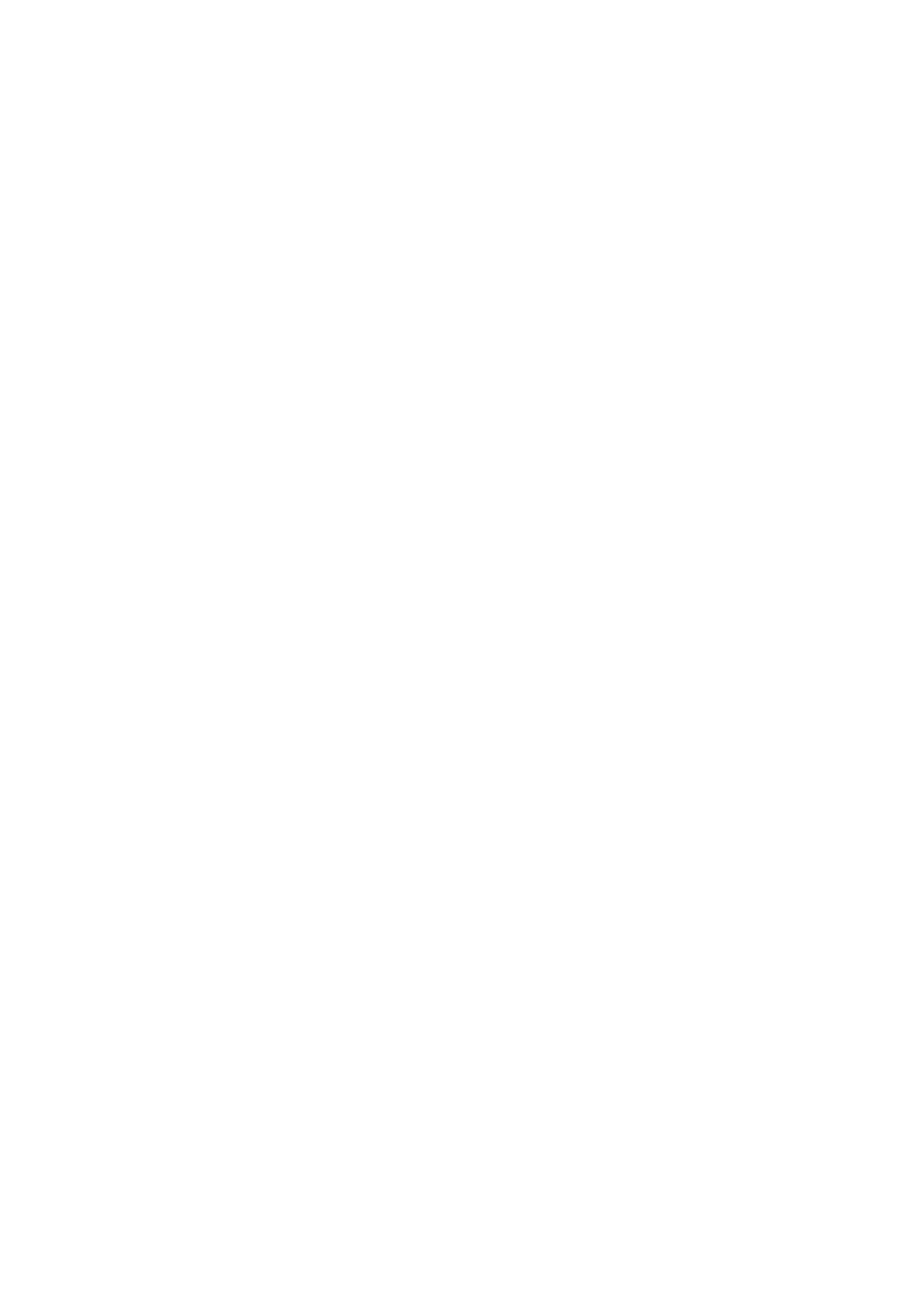

Note: a roll-call was conducted that ascertained the following members were in attendance at the commencement of the meeting:  $√$ 

| Cr Greg Sayers                  |  |
|---------------------------------|--|
| Cr Cathy Casey                  |  |
| Deputy Mayor Cr Bill Cashmore   |  |
| Cr Linda Cooper                 |  |
| Cr Alf Filipaina                |  |
| Mayor Phil Goff                 |  |
| <b>Cr Tracy Mulholland</b>      |  |
| <b>IMSB Member Karen Wilson</b> |  |
| Cr John Watson                  |  |
|                                 |  |

### **1 Apologies**

Resolution number STR/2022/7 MOVED by Cr G Sayers, seconded by Cr C Casey: **That the Strategic Procurement Committee:**

**a) accept the apologies from:**

**Absence**

**Mayor P Goff – on council business Deputy Mayor BC Cashmore Cr Alf Filipaina**

**CARRIED**

## **2 Declaration of Interest**

There were no declarations of interest.

## **3 Confirmation of Minutes**

Resolution number STR/2022/8 MOVED by Cr L Cooper, seconded by Cr C Casey:

**That the Strategic Procurement Committee:**

**a) confirm the ordinary minutes of its meeting, held on Tuesday, 1 February 2022, including the confidential section, as a true and correct record.**

**CARRIED**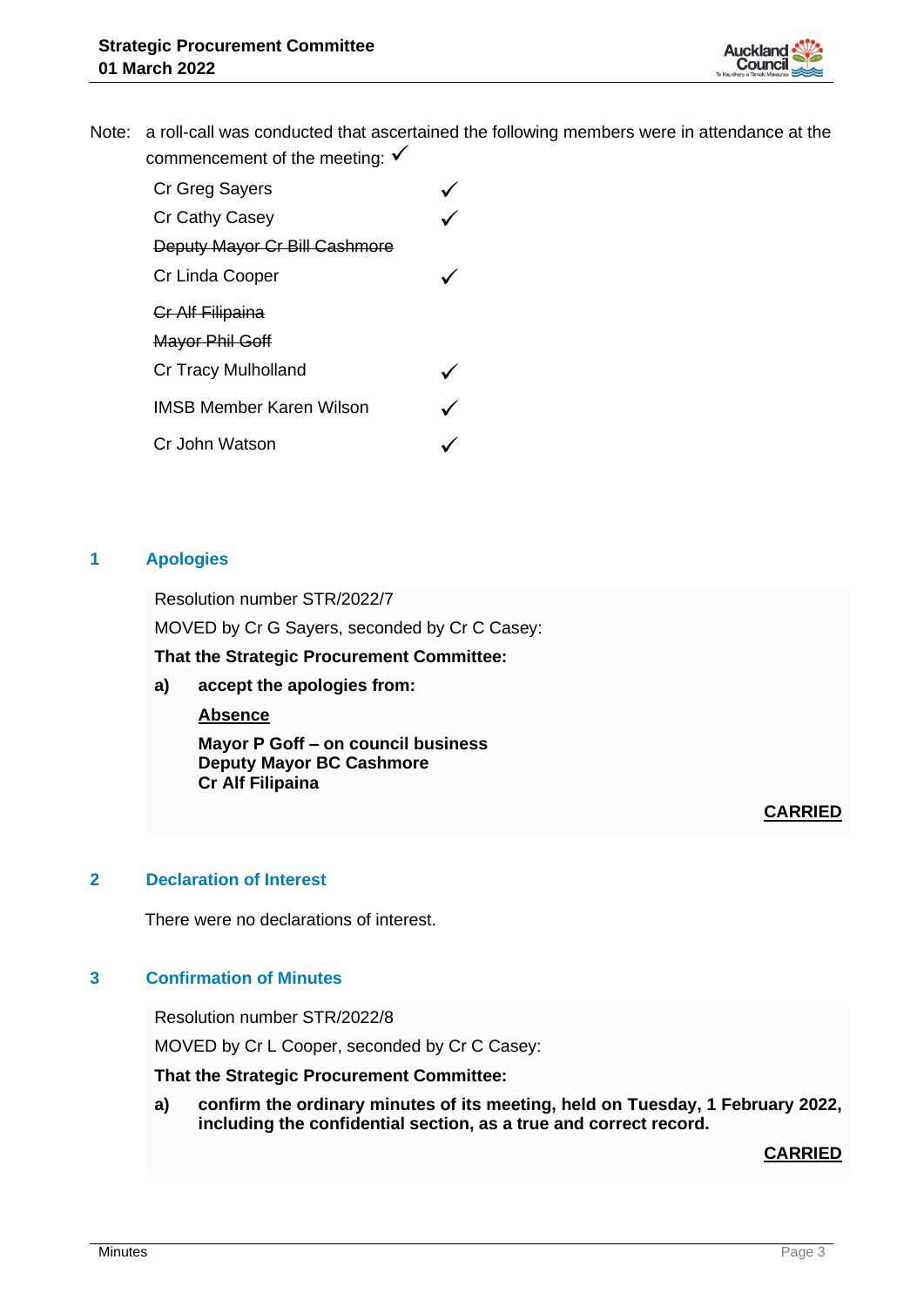

## **4 Petitions**

There were no petitions.

#### **5 Public Input**

There was no public input.

#### **6 Local Board Input**

There was no local board input.

#### **7 Extraordinary Business**

There was no extraordinary business.

#### **8 Combined Software Licensing Solutions Provider for Council and Council Group.**

A presentation was given in support of the item. A copy has been placed on the official minutes and is available on the Auckland Council website as a minutes attachment.

Resolution number STR/2022/9

MOVED by Cr L Cooper, seconded by Cr C Casey:

#### **That the Strategic Procurement Committee:**

**a) note the information contained in this report on the procurement for Combined Licensing Solutions Provider 2022 enables transparency on the topic due for discussion in the public excluded part of the meeting.**

#### **CARRIED**

#### **Attachments**

A 1 March 2022, Strategic Procurement Committee Item 8: Combined Software Licensing Solutions Provider for Council and Council Group, Presentation

#### **9 Review of Forward Work Programme - Strategic Procurement Committee**

Resolution number STR/2022/10

MOVED by Cr G Sayers, seconded by Cr C Casey:

#### **That the Strategic Procurement Committee:**

- **a) riro / receive and arotake / review the progress on the 2022 forward work programme as appended in Attachment A of the agenda report.**
- **b) whakaae / approve the forward work programme as agreed to at the meeting to October 2022**

#### **CARRIED**

Noting:

- *Victoria Linear Park streetscape upgrade* change from May to June reporting
- *SAP Maintenance Agreement* –will be removed from the forward work programme.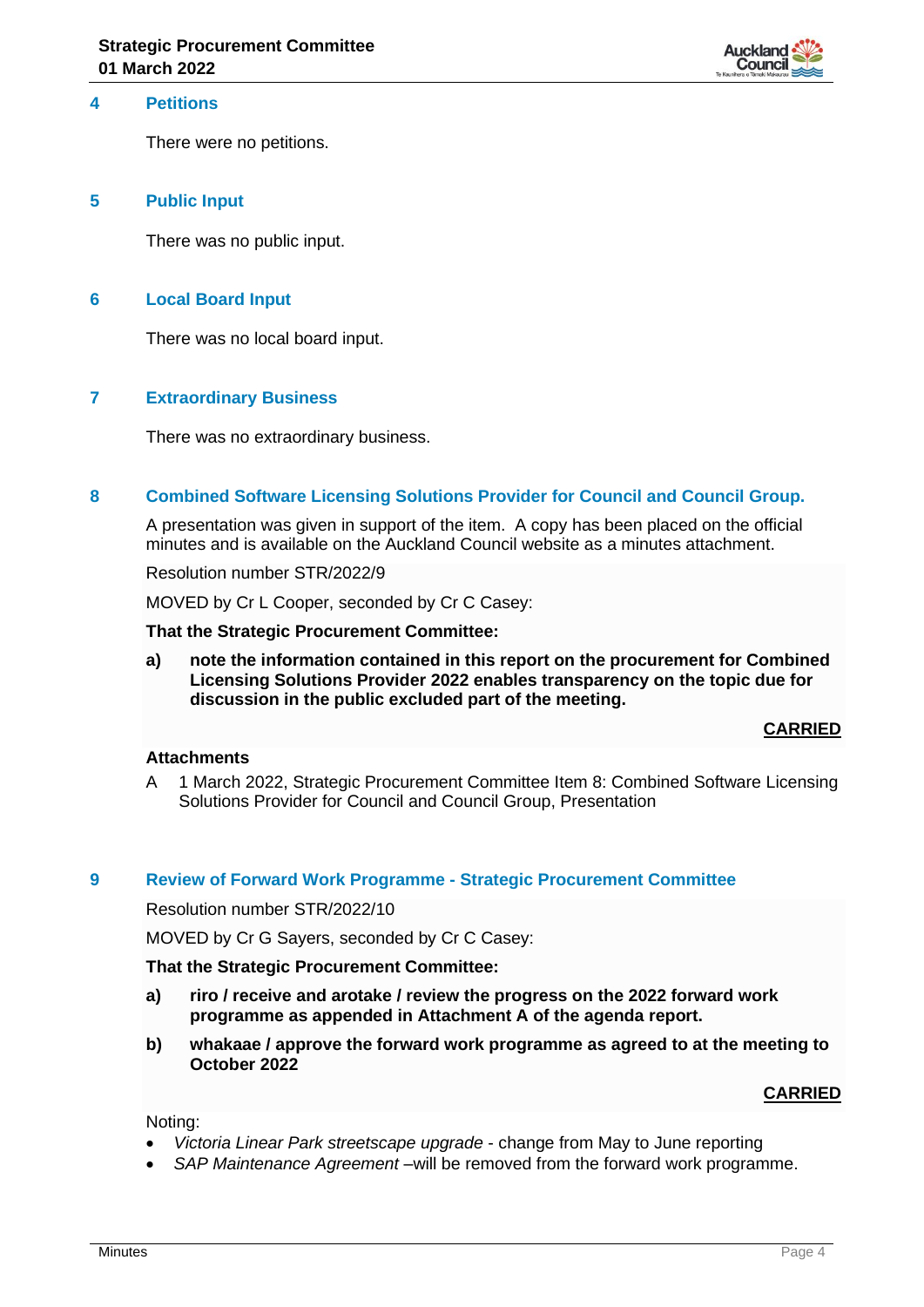

#### **10 Consideration of Extraordinary Items**

There was no consideration of extraordinary items.

#### **11 Procedural motion to exclude the public**

Resolution number STR/2022/11

MOVED by Cr G Sayers, seconded by Cr T Mulholland:

**That the Strategic Procurement Committee:**

**a) exclude the public from the following part(s) of the proceedings of this meeting.**

**The general subject of each matter to be considered while the public is excluded, the reason for passing this resolution in relation to each matter, and the specific grounds under section 48(1) of the Local Government Official Information and Meetings Act 1987 for the passing of this resolution follows.**

**This resolution is made in reliance on section 48(1)(a) of the Local Government Official Information and Meetings Act 1987 and the particular interest or interests protected by section 6 or section 7 of that Act which would be prejudiced by the holding of the whole or relevant part of the proceedings of the meeting in public, as follows:**

| Reason for passing this<br>resolution in relation to each<br>matter                                                                                                                   | Particular interest(s) protected<br>(where applicable)                                                                                                                                                                                                                                                                                                                                                                                                                                                                                         | Ground(s) under section 48(1)<br>for the passing of this resolution                                                                                                                                |  |
|---------------------------------------------------------------------------------------------------------------------------------------------------------------------------------------|------------------------------------------------------------------------------------------------------------------------------------------------------------------------------------------------------------------------------------------------------------------------------------------------------------------------------------------------------------------------------------------------------------------------------------------------------------------------------------------------------------------------------------------------|----------------------------------------------------------------------------------------------------------------------------------------------------------------------------------------------------|--|
| The public conduct of the part of<br>the meeting would be likely to<br>result in the disclosure of<br>information for which good<br>reason for withholding exists<br>under section 7. | s7(2)(h) - The withholding of the<br>information is necessary to<br>enable the local authority to<br>carry out, without prejudice or<br>disadvantage, commercial<br>activities.<br>s7(2)(i) - The withholding of the<br>information is necessary to<br>enable the local authority to<br>carry on, without prejudice or<br>disadvantage, negotiations<br>(including commercial and<br>industrial negotiations).<br>In particular, the report contains<br>information that could prejudice<br>the council's position with<br>potential suppliers | s48(1)(a)<br>The public conduct of the part of<br>the meeting would be likely to<br>result in the disclosure of<br>information for which good<br>reason for withholding exists<br>under section 7. |  |

#### **C1 Confidential Report: Combined Software Licensing Solutions Provider for Council and Council Group.**

**The text of these resolutions is made available to the public who are present at the meeting and form part of the minutes of the meeting.**

#### **CARRIED**

10.55am The public was excluded.